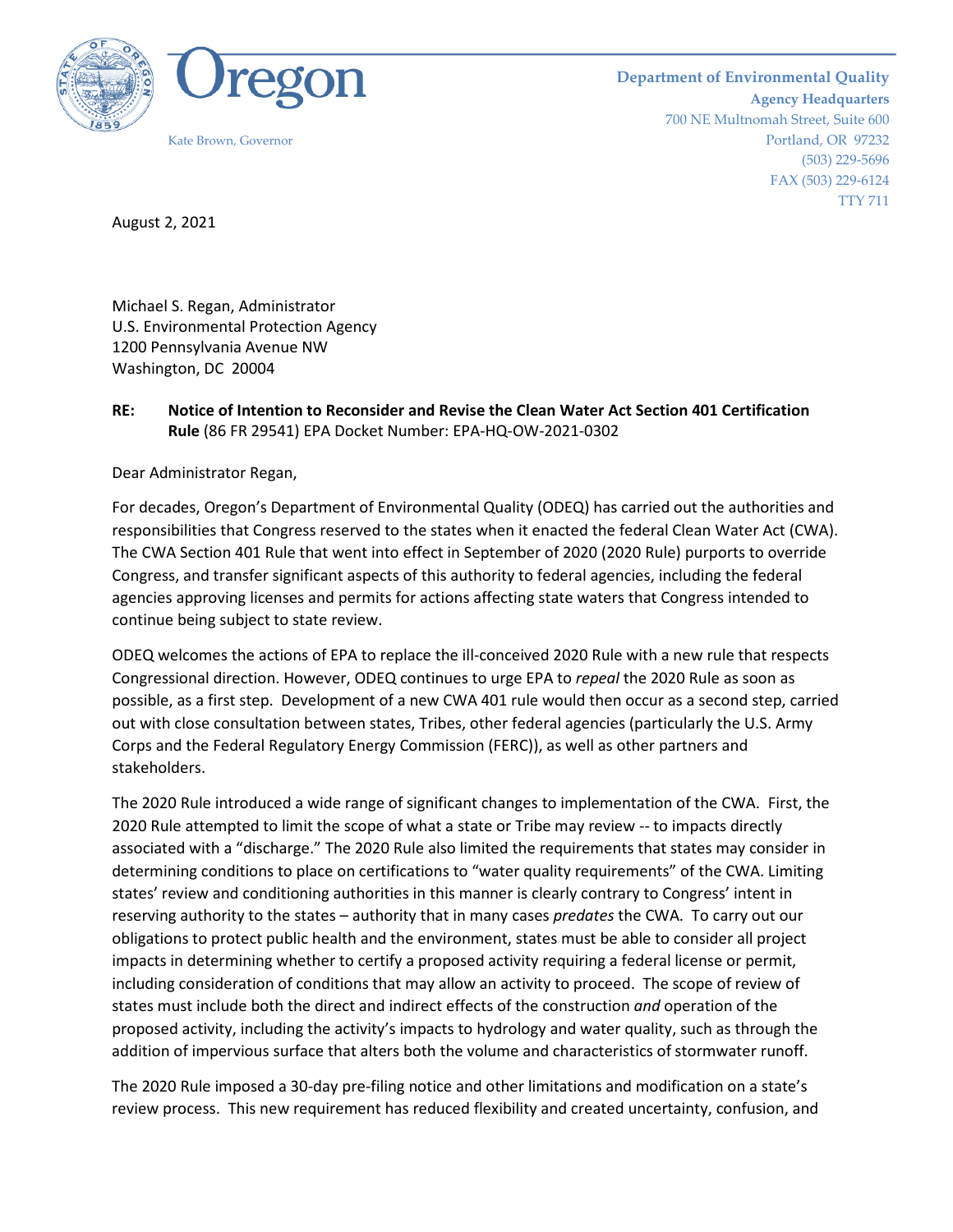Administrator Regan August 2, 2021 Page 2

delay for applicants. The procedural changes mandating a 30-day pre-filing notification by the applicant and opportunity for a pre-filing meeting became very clearly problematic for Oregon in the recovery efforts associated with the widespread wildfires in the state in the fall of 2020. Once fires were contained, and individuals and communities focused on recover, the CWA 2020 Rule process became a major obstacle to conducting wildfire recovery activities before fall and winter rains began in earnest. The 2020 Rule contains no provisions for emergency permitting requests. Instead of being able to issue a certification within days, ODEQ and applicants were forced to wait out a 30-day pre-filing notice period. Since the 2020 Rule went into effect, ODEQ has received emergency requests for work related to collapsed roads, compromised water supply intakes, eroding stream banks, and failing cofferdams. Extreme weather events result in urgent permitting needs related to flood and wildfire response. The 2020 Rule does not allow us to manage these requests in a timely fashion, potentially compromising recovery efforts and endangering public safety.

At the other end of the certification process under the 2020 Rule, the new requirements around waiver and time deadlines has forced ODEQ to deny many certification request that were incomplete, rather than working with applicants to file information necessary to complete reviews. As we predicted in our comments on the draft 2020 Rule, there has been a substantial increase in the percentage of certification request denied by ODEQ because of the ill-conceived procedural and timing provisions of the rule.

In summary, Oregon experience has shown that the 2020 Rule:

- Introduces inconsistent and incompatible procedures: The revisions introduced by the 2020 Rule have greatly affected how ODEQ processes applications. The 2020 Rule places a significant burden on applicants by requiring submittal of a pre-filing meeting request to DEQ 30 days prior to application submission, which adds a layer of complexity in terms of meeting scheduling. As stated above, there is no emergency exception provided. In addition, the 2020 Rule includes a short list of required information to be submitted in order for an application to be deemed a "valid request for certification." The "valid request for certification" elements are confusing to applicants, and do not coincide with what ODEQ would request of an applicant to demonstrate compliance with our state water quality requirements, leading to confusion for both the applicant and reviewers.

Attempts to limit states' review scope and constrain agency oversight: The 2020 Rule attempts to limit a state's authority to review impacts to water quality that may arise from the project through a very narrow use of the term "discharge." Limiting review in this manner is contrary to Congressional intent and ignores the reality that many activities significantly affect both the quantity and quality of water in waterbodies in ways that are independent of a direct point source discharge, including stormwater flows and impacts to temperature from changes to riparian vegetation.

- Creates arbitrary and inefficient timelines: The 2020 Rule requires action agencies to set limits on the time the state certification agency has to issue a certification or waive review, which often results in challenges for agency-applicant coordination. Oregon has already issued 15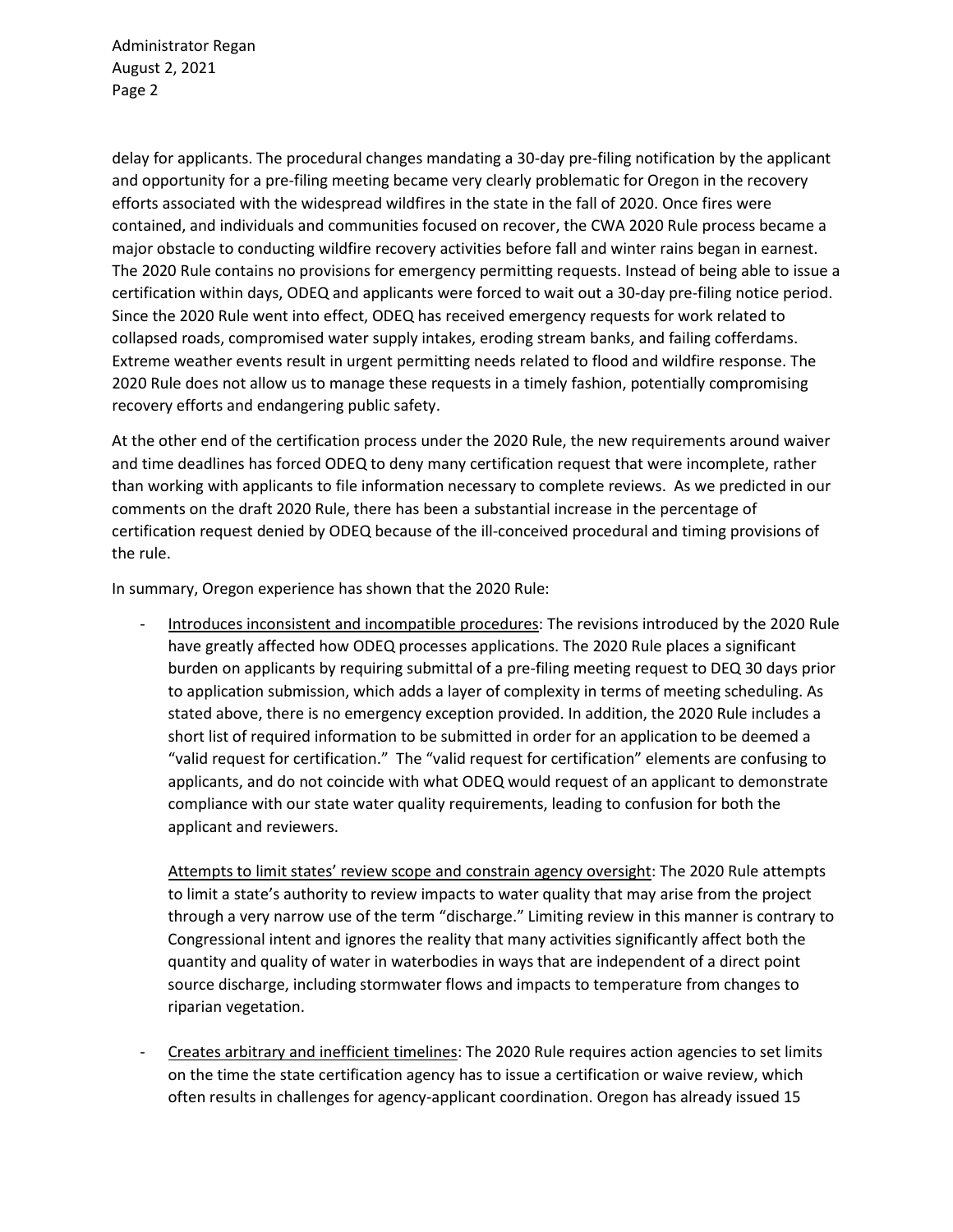denials without prejudice of certifications in the year since the 2020 Rule became effective, due to the lack of time to receive and review information from applicants to ensure compliance with water quality requirements. In contrast, in the prior 7-year period of 2011-2018, Oregon issued a total of 11 denials. In circumstance where an application is missing relevant information or the project has unavoidable changes after the regulatory process begins, the 2020 Rule forces applicants to re-start the entire certification application process by refiling their application and resetting the clock. The 2020 Rule contains no process or options for modifying a certification request. The lack of a certification modification options also raises significant challenges for managing and appropriately addressing adaptive management for long-lived activities, such as the 50-year period of authorization under licenses issued by the Federal Regulatory Energy Commission (FERC).

- Weakens compliance and enforcement, and endangers public health and the environment: The 2020 Rule limits compliance and enforcement tools for 401 certifications, limiting state opportunities to inspect facilities to construction completion, and allowing federal action agencies to block state enforcement. When combined with the fact that federal action agencies often lack resources and water quality expertise necessary to effectively carry out compliance and enforcement responsibilities, these aspects of the 2020 Rule also threaten our collectively ability to protect public health and the environment.

Finally, Oregon has relied on Section 401 certifications to meet other federal CWA responsibilities, including the development and implementation of Total Maximum Daily Loads (TMDLs) for waterways that are not meeting federally-approved water quality standards. This tool has been particularly important for activities requiring a permit from the U.S. Army Corps under Section 404 of the CWA where the activities have significant impacts on stormwater and/or temperature in waterways that are not meeting water quality standards. In these cases, buffer zones and post-construction stormwater controls are the only practicable means to allow activities to go forward in a manner that is consistent with meeting standards – through appropriate mitigation via section 401 conditions. The limitations in the 2020 Rule regarding state conditioning authority obstruct this effort to approach federal CWA requirements holistically, and as a result may end up increasing the regulatory burdens for others, including local governments and private landowners.

In short, the 2020 Rule is a failure on numerous fronts—it has resulted in an inefficient and confusing process for applicants, for state certification agencies, and for federal action agencies. EPA should immediately proceed to repeal the 2020 Rule and then begin development of a Section 401 rule that respects states' authorities and responsibilities to protect public health and the environment from the adverse effects of activities permitted or licensed by federal agencies. EPA's rule development must also include close coordination and collaboration between EPA and the federal licensing and permitting agencies including the U.S. Army Corps of Engineers and the Federal Energy Regulatory Commission that have their own Section 401 rules (another failure of the 2020 rule). Our nation deserves a transparent and effective Section 401 rule. ODEQ supports this work as an important element in our collective efforts to protect public health and the environment.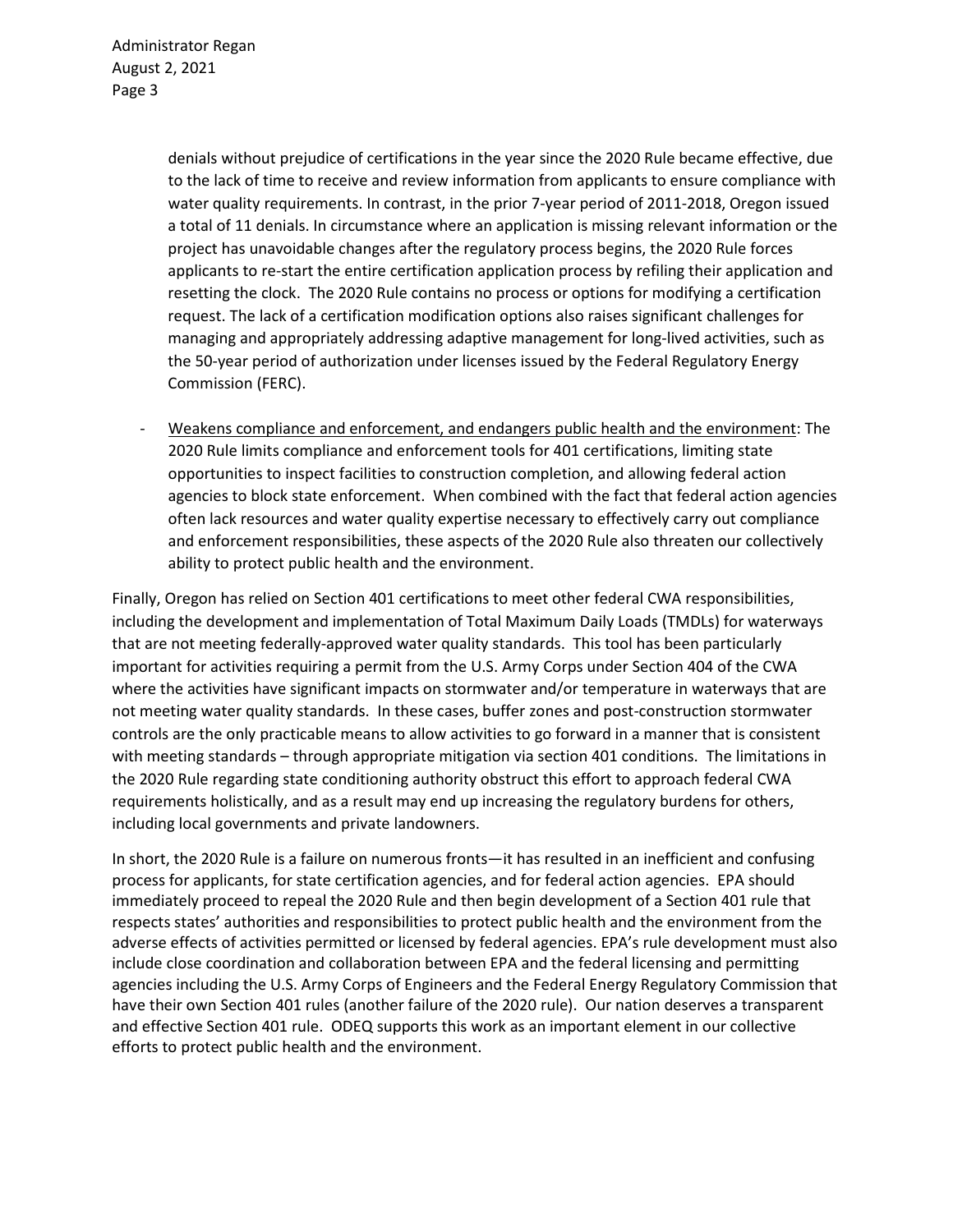Administrator Regan August 2, 2021 Page 4

Sincerely,

Richard Whitman Director

cc: Michelle Pirzadeh, US EPA Region 10 Acting Administrator Dan Opalski, US EPA Region 10 Water Division Administrator Bill Abadie, US Army Corps Portland District Regulatory Branch Chief Jason Miner, Oregon Natural Resources Policy Manager, Office of the Governor

Attachment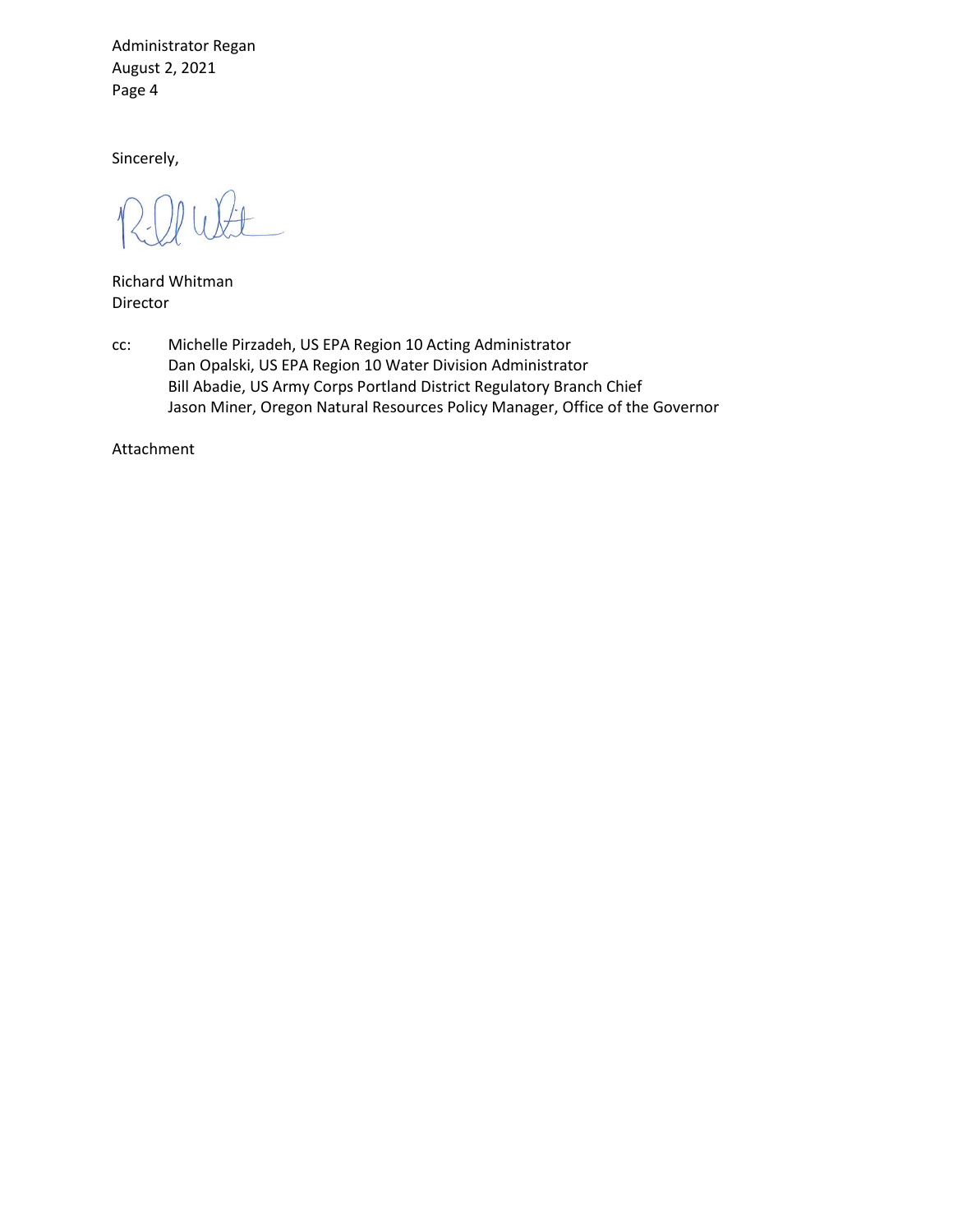### **State of Oregon: specific comments on EPA 10 issues/questions:**

# 1. Pre-filing

EPA is interested in the utility of the pre-filing meeting process to date, including but not limited to, whether the pre-filing meetings have improved or increased early stakeholder engagement, whether the minimum 30 day timeframe should be shortened in certain instances (*e.g.,* where a certifying authority declines to hold a pre-filing meeting), and how certifying authorities have approached pre-filing meeting requests and meetings to date.

- $\circ$  Oregon has found that the pre-filing requirement has greatly impacted how ODEQ processes applications, in ways that generate redundancy and reduce flexibility. In many smaller projects, a pre-application meeting is not necessary. If this requirement remains in place in a subsequent rule, the state should have the ability to waive the meeting and continue the review process. For example, while ODEQ issues individual 401 certifications for Nationwide Permits, the impacts of these projects are within known categories and quantities and the additional review time is not needed.
- $\circ$  A Section 401 rule should include a process by which 401 certifications can be issued via an expedited or emergency procedure to ensure the ability to respond to natural disaster-related recovery projects.
- $\circ$  Oregon has an existing cooperative permitting review process with its state and federal agency partners, which encourages early outreach and engagement among applicants and permitting agencies. Understanding that approaches to applicant engagement may differ by state, Oregon would support a revision that removes the requirement to hold a pre-filing meeting, but would support guidance that encourages the intent of these meetings in bringing applicants and regulatory agencies together to discuss project plans and potential impacts on water quality and other elements of aquatic habitat.

# 2. Certification request

EPA is concerned that the rule constrains what states and tribes can require in certification requests, potentially limiting state and tribal ability to get information they may need before the CWA Section 401 review process begins. EPA is interested in stakeholder input on this definition and the elements of a certification request contained at 40 CFR [121.5,](https://www.federalregister.gov/select-citation/2021/06/02/40-CFR-121.5) including but not limited to, the sufficiency of the elements described in 40 CFR [121.5\(](https://www.federalregister.gov/select-citation/2021/06/02/40-CFR-121.5)b) and (c), and whether stakeholders have experienced any process improvements or deficiencies by having a single defined list of required certification request components applicable to all certification actions.

 $\circ$  The prescriptiveness of the 2020Rule presents constraints for states and Tribes to obtain relevant information. The elements of a certification request contained in the 2020 Rule differ from the elements that Oregon has identified in its own state rules on 401 certifications, found in OAR 340 division 48. The 2020 Rule has resulted in process deficiencies due to lack of consistency with existing Oregon state rules and resulting lack of clarity and certainty for applicants.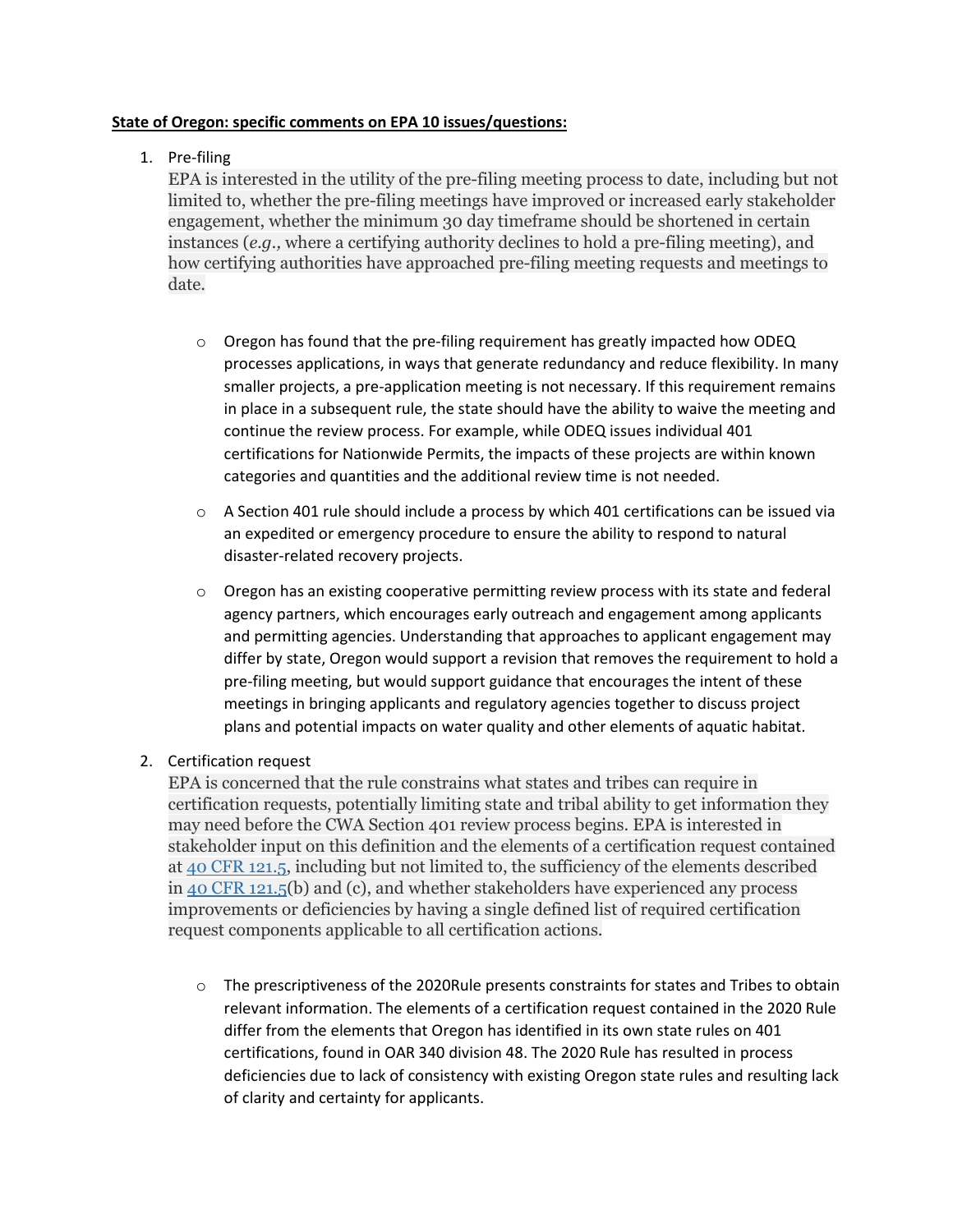- $\circ$  Project scope often changes after an initial application, and each project 401 certification differs based on project specifics. Therefore, the conditions states may require vary based on project details, and would need to change if the project changes and evolves during the regulatory review process over time. This particular issue has resulted in DEQ issuing more than 15 denials without prejudice since the 2020 Rule was finalized, in order to ensure that applicants can submit relevant information to inform the contents of the certification. In prior years, DEQ rarely issued denials of certification, with a total of only 11 being issued in a 7-year period from 2011-2018.
- $\circ$  Oregon supports a rule that promotes transparency in the information required and process to define a complete application, but believes this is best accomplished through outlining those requirements at the state level. A part of the 401 certification process, states should have authority to determine what constitutes a "complete application." If retained, the 9 elements for a "valid request for certification" in the 2020 Rule could be a general guide for applicants, but should not be used to constitute the start of a review timeline by any means.

# 3. Reasonable Period of Time

The rule requires the federal licensing or permitting agency to determine the reasonable period of time using a series of factors, provided that the time does not exceed one year from the date a certifying authority receives a certification request. *Id.* at 121.6. Additionally, the rule allows federal agencies to extend the reasonable period of time within that one year time period at a certifying authority or project proponent's request, but does not allow certifying authorities to take any other action to extend or modify the reasonable period of time. *Id.* Among other issues, EPA is concerned that the rule does not allow state and tribal authorities a sufficient role in setting the timeline for reviewing certification requests and limits the factors that federal agencies may use to determine the reasonable period of time. EPA is seeking stakeholder input on the process for determining and modifying the reasonable period of time, including but not limited to, whether additional factors should be considered by federal agencies when setting the reasonable period of time, whether other stakeholders besides federal agencies have a role in defining and extending the reasonable period of time, and any implementation challenges or improvements identified through application of the rule's requirements for the reasonable period of time.

- o The 2020 Rule allows Federal agencies to select and impose arbitrary timelines that are often insufficient to address complex issues posed by projects. The Federal agency should not take the lead in identifying timelines for review of state standards and laws. Oregon supports a rule revision that would give authority to states to determine appropriate timelines, or revert back to the standard of one year.
- $\circ$  The CWA establishes timeline requirements, and the 2020 Rule includes arbitrary timelines uninformed by understanding of project details. The 2020 Rule has created additional work for ODEQ certification staff to coordinate among State and Federal Agency and the Applicant. ODEQ staff workload for 401 certifications has increased by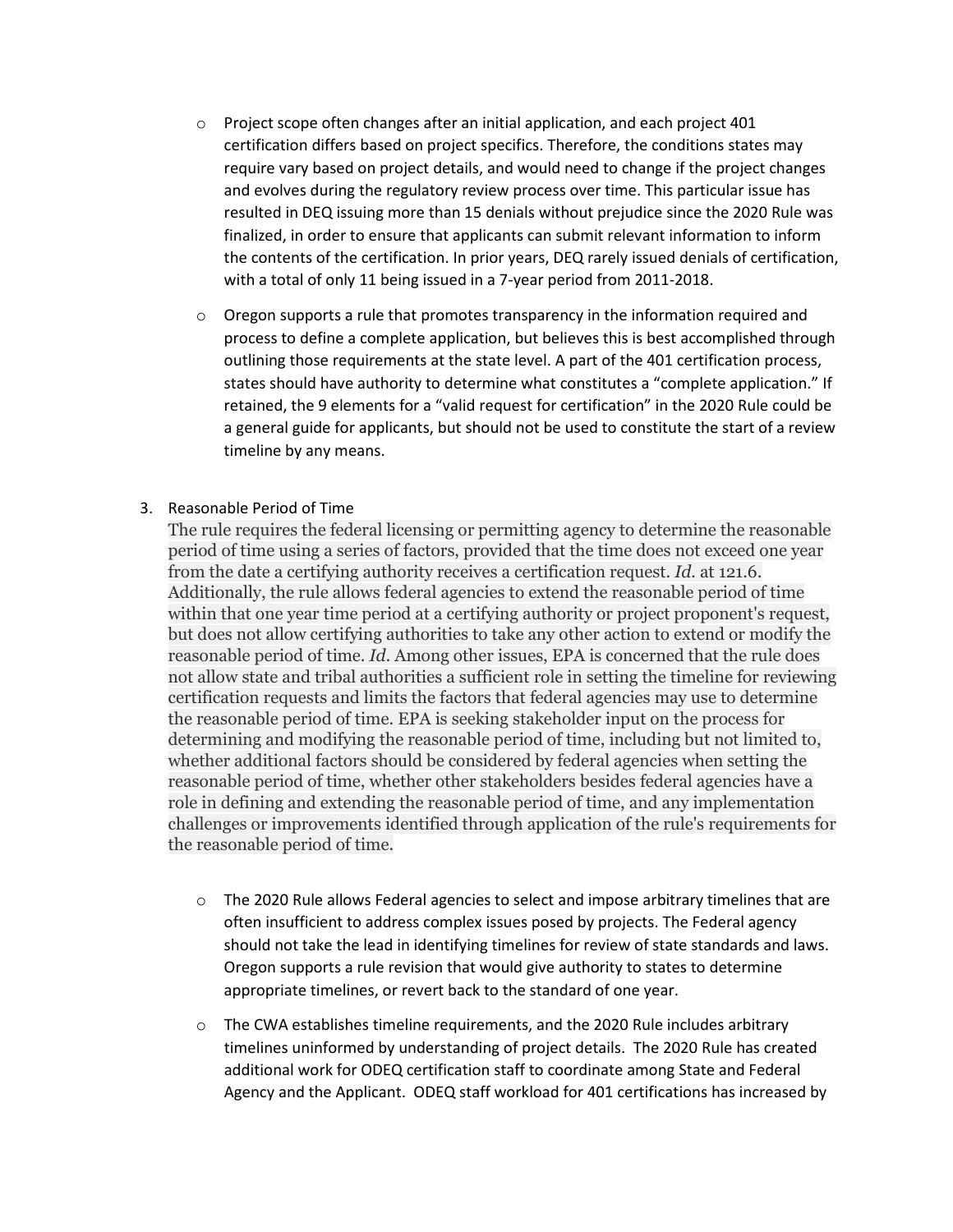adding several hours just on process/procedure duties, with no environmental benefit or benefit to the applicant.

 $\circ$  Withdrawal of an application and resubmittal of application materials need not trigger reinitiating the entire process. States should have the authority to re-start the timeline for reviews to provide sufficient time for staff to consider significant and substantive new information and determine potential changes to impacts associated with project revisions.

#### 4. Scope of Certification

Among other issues, EPA is concerned that the rule's narrow scope of certification and conditions may prevent state and tribal authorities from adequately protecting their water quality. EPA is seeking stakeholder input on the rule's interpretation of the scope of certification and certification conditions, and the definition of "water quality requirements" as it relates to the statutory phrase "other appropriate requirements of state law," including but not limited to, whether the agency should revise its interpretation of scope to include potential impacts to water quality not only from the "discharge" but also from the "activity as a whole" consistent with Supreme Court case law, whether the agency should revise its interpretation of "other appropriate requirements of State law," and whether the agency should revise its interpretation of scope of certification based on implementation challenges or improvements identified through the application of the newly defined scope of certification.

- $\circ$  The constrained 2020 Rule definition of "discharge" as limited to a discharge from a point source, illegally attempts to reduce the scope of the 401 and Oregon supports return to the previously established scope. The previous rule rightfully allowed states to consider impacts of the project as a whole (both direct and indirect impacts), and not limited to construction but extending to impacts that may occur as a result of project operations, including impacts that may occur both upstream and downstream of project site. Projects with a relatively small nexus of discharge activity that triggers a 404 permit from USACE may still have significant and broad impacts to the surrounding waterways via indirect impacts such as stormwater and impervious surface generation, or modifications to existing riparian areas that would result in water quality impacts, such as reduced shading of temperature-impaired waterways. States must be able to certify based on all "applicable state water quality requirements."
- $\circ$  As part of a 401 certification, there are additional state-law based requirements, such as a determination of land use compatibility and payment of appropriate fees. These requirements need to be accommodated. EPA should ensure that these are also acknowledged as part of the overview of state permitting requirements.
- $\circ$  The 2020 rule requires that the certifying agency must provide a written reason for every condition in the certification. This is an unnecessary requirement of the federal rule as a state would need authority and reasoning to include conditions regardless of the federal requirement.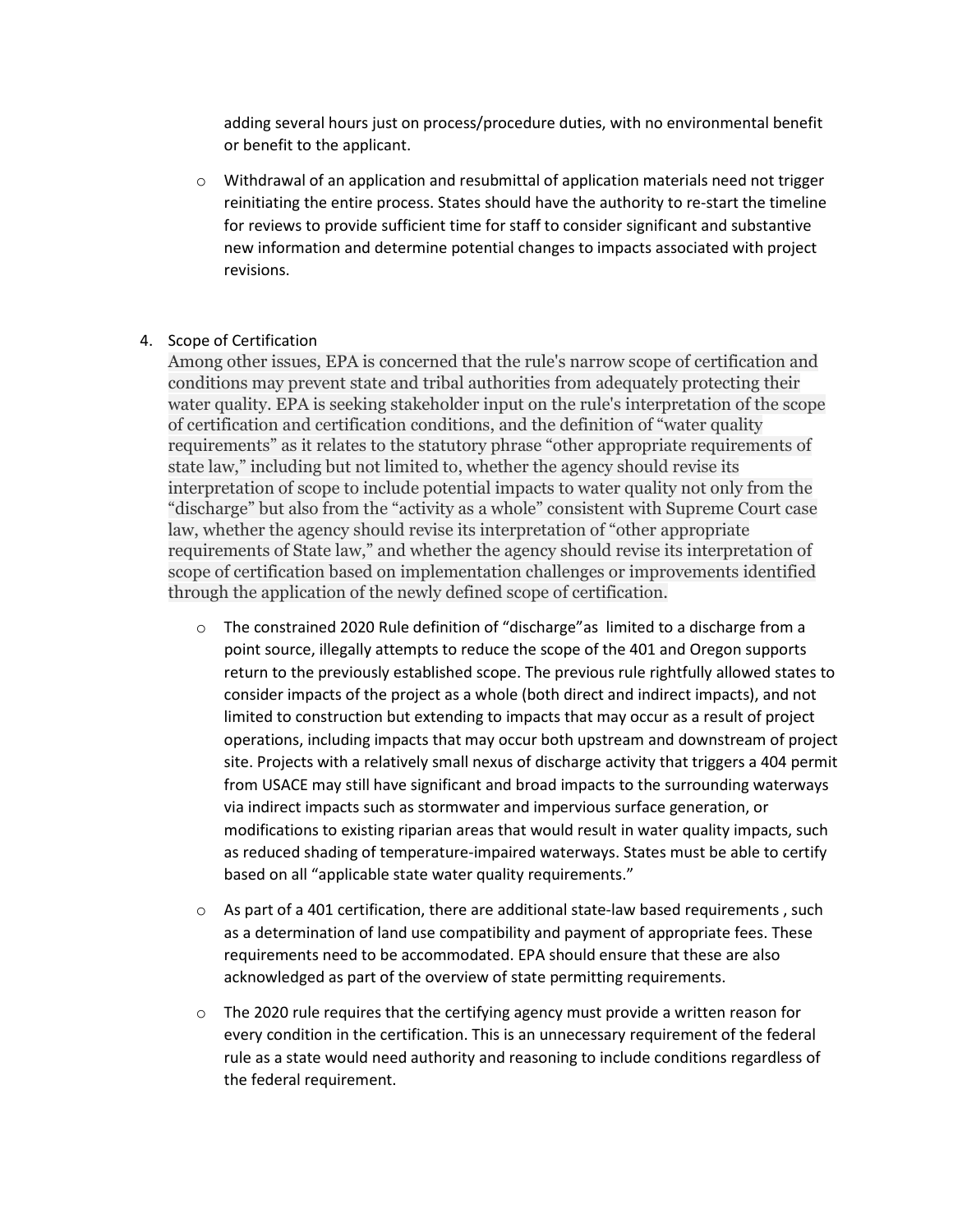#### 5. Certification actions and federal review

The rule provides that certifying authorities may take one of four actions on a certification request, including granting certification, granting certification with conditions, denying certification, or waiving certification. *See id.* at 121.7, 121.9. The rule requires that certifying authorities include specific information when granting certification, granting certification with conditions or denying certification. *Id.* at 121.7(c)-(e). Additionally, the rule requires federal agencies to review certifying authority actions to determine whether they comply with the procedural requirements of CWA Section 401 and the 401 Certification Rule. *Id.* at 121.9. Among other issues, EPA is concerned that a federal agency's review may result in a state or tribe's certification or conditions being permanently waived as a result of nonsubstantive and easily fixed procedural concerns identified by the federal agency. EPA is seeking stakeholder input on the certification action process steps, including but not limited to, whether there is any utility in requiring specific components and information for certifications with conditions and denials, whether it is appropriate for federal agencies to review certifying authority actions for consistency with procedural requirements or any other purpose, and if so, whether there should be greater certifying authority engagement in the federal agency review process including an opportunity to respond to and cure any deficiencies, whether federal agencies should be able to deem a certification or conditions as "waived," and whether, and under what circumstances, federal agencies may reject state conditions.

 $\circ$  The federal actions agencies should not have the authority to determine whether the certifying agency complied with the procedural requirements of the CWA. This rule provision effectively delegates CWA oversight to the federal action agency, which is completely inappropriate. The goal of 401 rules should be to support states' implementation of their reserved implementation authority, to ensure federal actions and approvals avoid impacts to water quality and meet state water quality requirements. Federal agencies should not be able to reject state conditions; this presents a significant constraint around states' abilities to take action, to implement their existing rules and regulations, and assure they are met. Oregon shares the concern expressed by EPA that a federal agency's review may result in a state or tribe's certification or conditions being permanently waived as a result of non-substantive and easily fixed procedural concerns identified by the federal agency.

### 6. Enforcement

The rule provides that federal agencies are responsible for enforcing certification conditions that are incorporated into a federal license or permit. *Id.* at 121.11(c). The rule does not provide a role for certifying authorities to enforce certification conditions under federal law. Additionally, the rule restates the statutory provision that provides certifying authorities with the ability to inspect certified projects prior to their initial operation. *Id.* at 121.11(a). EPA is interested in stakeholder feedback on enforcement of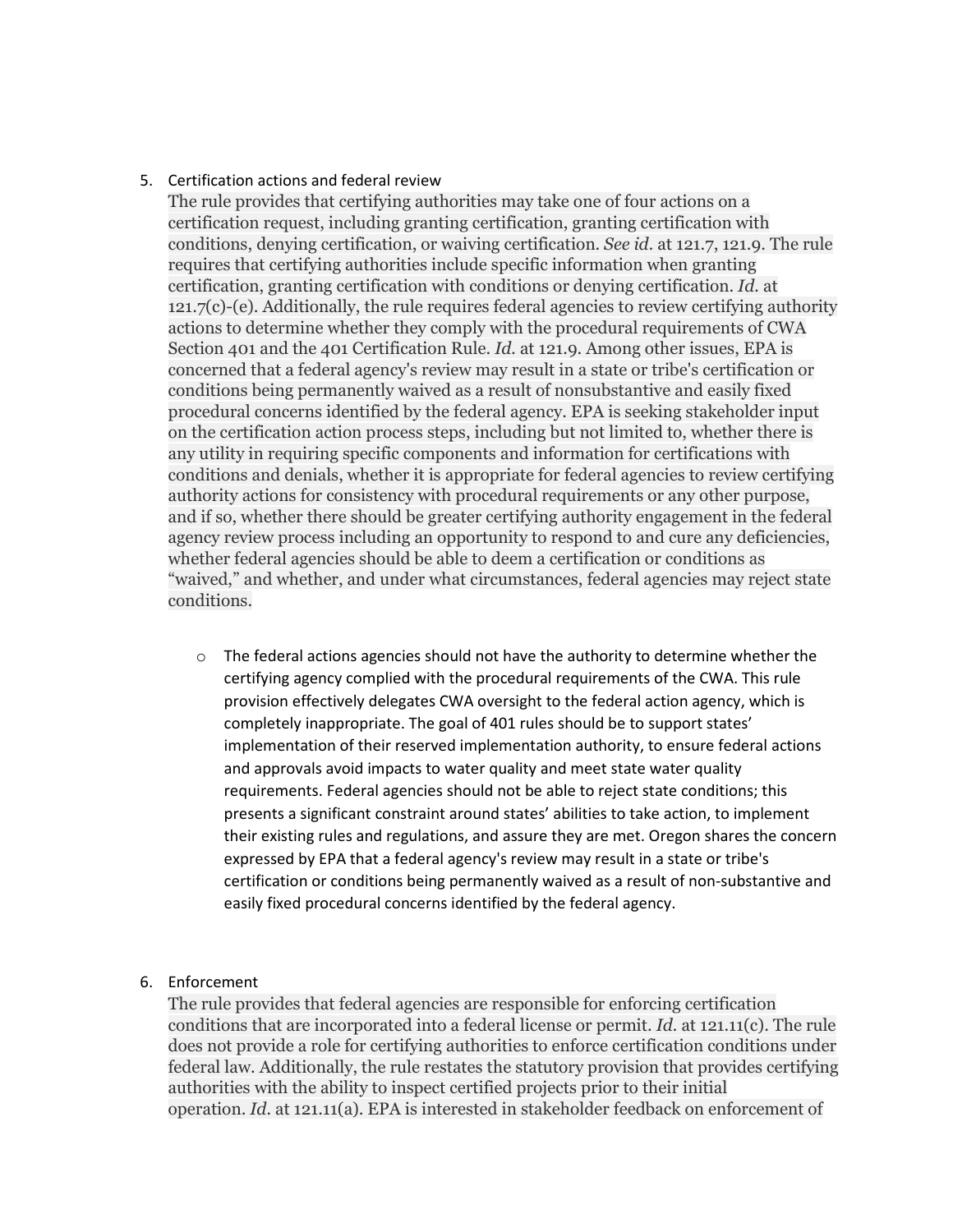CWA Section 401, including but not limited to, the roles of federal agencies and certifying authorities in enforcing certification conditions, whether the statutory language in CWA Section 401 supports certifying authority enforcement of certification conditions under federal law, whether the CWA citizen suit provision applies to Section 401, and the rule's interpretation of a certifying authority's inspection opportunities.

 $\circ$  State regulators should be allowed reasonable opportunities for inspection of projects prior to initial operation. States and not just the federal agencies, should be allowed to enforce certification conditions consistent with state and federal laws. This is required for state certifications to be effective in preventing water quality impacts, and prohibitions on the ability for states to enforce conditions and conduct inspections are unlawful attempts to infringe upon state authority.

# 7. Modifications

Among other issues, EPA is concerned that the rule's prohibition of modifications may limit the flexibility of certifications and permits to adapt to changing circumstances. EPA is interested in stakeholder feedback on modifications and "reopeners," including but not limited to, whether the statutory language in CWA Section 401 supports modification of certifications or "reopeners," the utility of modifications (*e.g.,* specific circumstances that may warrant modifications or "reopeners"), and whether there are alternate solutions to the issues that could be addressed by certification modifications or "reopeners" that can be accomplished through the federal licensing or permitting process.

- $\circ$  Any updated 401 rule must clarify that modifications are allowed. It is not uncommon for changes to projects to occur after 401 certification has been issued. Oregon supports a rule that ensures flexibility for the agency to issue and modify certifications without establishing an entirely new certification process. State authority should be clarified to allow issuance of modifications based on changing circumstances or project details, as well as to provide opportunities to implement adaptive management approaches to meeting water quality conditions where appropriate.
- $\circ$  The 2020 rule takes authority away from state agencies in addressing changes to existing projects. ODEQ's 401 hydro program previously issued modifications for certifications in which the project has changed (e.g turbines were added to the project, a fish ladder was added to a project) or water quality standards were changed. According to the 2020 Rule preamble, the states have no discretion to modify a certification, removing the states' ability to address these modifications in the activity, or changes to water quality standards. The 2020 Rule requires that instead of modifications to an existing certification, a request for a new certification is the appropriate mechanism to address changes in the project. However, this approach takes authority away from ODEQ as it relies on the project operator to request a new certification.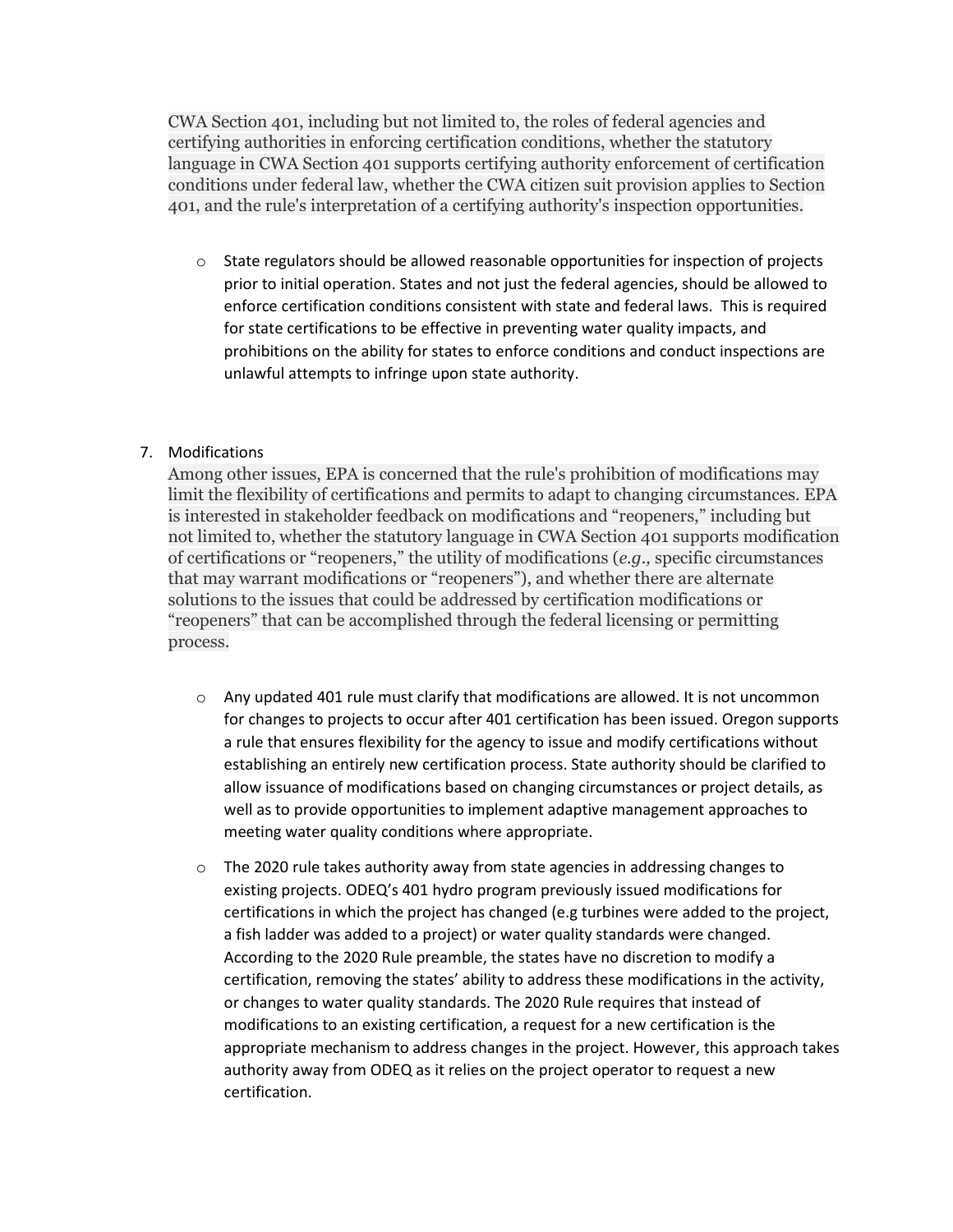- $\circ$  Additionally the 2020 Rule doesn't address whether a request for a new certification by the project operator is limited to the point sources associated with the project, as defined under the 2020 Rule. In other words, if a project operator applies for a new certification because a project operation changes, is the certifying agency then limited to review on the point source discharge? There is uncertainty regarding how previous conditions from the original certification would be addressed, which would have addressed the entire activity's effect on water quality.
- $\circ$  DEQ believes that a modification option is a necessary tool to address changes to the project design, operations and changes to water quality standards or other appropriate water quality rules. The 2020 Rule limits states' authority.

### 8. Neighboring jurisdictions

The rule addresses the so-called "neighboring jurisdiction" process in CWA Section 401(a)(2), including interpreting the timeframe in which a federal agency must notify EPA for purposes of Section  $401(a)(2)$  and providing process requirements for the agency's analysis and the neighboring jurisdictions' review and response. EPA is interested in stakeholder feedback on the neighboring jurisdiction process, including but not limited to, whether the agency should elaborate in regulatory text or preamble on considerations informing its analysis under CWA Section  $401(a)(2)$ , whether the agency's decision whether to make a determination under CWA Section 401(a)(2) is wholly discretionary, and whether the agency should provide further guidance on the Section 401(a)(2) process that occurs after EPA makes a "may affect" determination.

# o No comments.

# 9. Data and other information

EPA is interested in receiving any data or information from stakeholders about the application of the 401 Certification Rule, including but not limited to, impacts of the rule on processing certification requests, impacts of the rule on certification decisions, and whether any major projects are anticipated in the next few years that could benefit from or be encumbered by the 401 Certification Rule's proceedural requirements. Additionally, EPA is interested in stakeholder feedback about existing state CWA Section 401 procedures, including whether the agency should consider the extent to which any revised rule might conflict with existing state CWA Section 401 procedures and place a burden on those states to revise rules in the future.

 $\circ$  Oregon issued a record number of certification denials (without prejudice) as a result of insufficient application review timelines – 15 over the period between the September 2020 and June 2021 implementation time of the 2020 Rule. ODEQ did not regularly use the denial without prejudice option until USACE guidance on 401 certification review